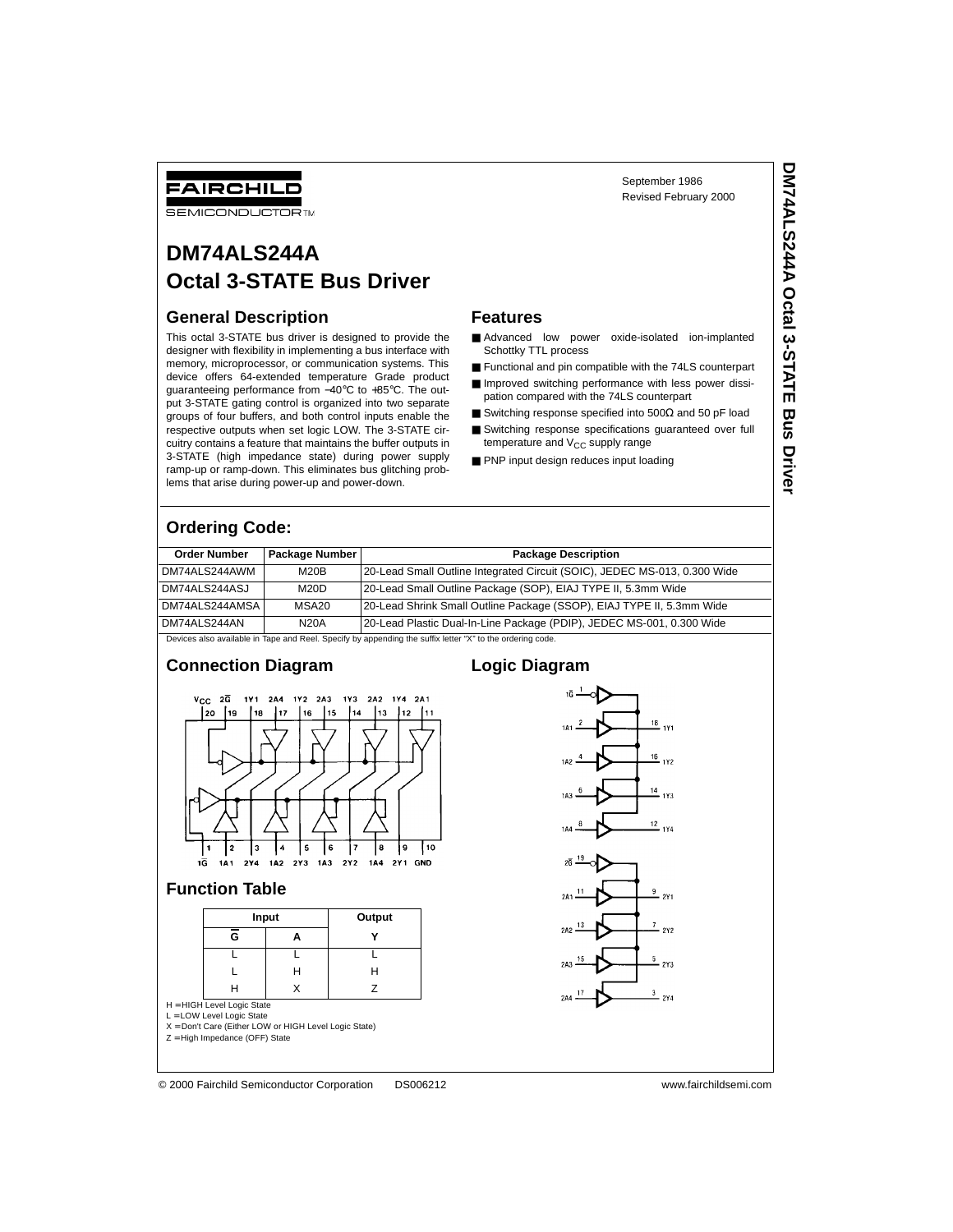## **Absolute Maximum Ratings**(Note 1)

| Supply Voltage, V <sub>CC</sub>      | 7V                                  |
|--------------------------------------|-------------------------------------|
| Input Voltage                        | 7V                                  |
| Voltage Applied to Disabled Output   | 5.5V                                |
| Operating Free Air Temperature Range | $0^{\circ}$ C to +70 $^{\circ}$ C   |
| Storage Temperature Range            | $-65^{\circ}$ C to $+150^{\circ}$ C |
| Typical $\theta_{IA}$                |                                     |
| N Package                            | 60.5°C/W                            |
| M Package                            | 79.8°C/W                            |

**Note 1:** The "Absolute Maximum Ratings" are those values beyond which the safety of the device cannot be guaranteed. The device should not be operated at these limits. The parametric values defined in the Electrical Characteristics tables are not guaranteed at the absolute maximum ratings. The "Recommended Operating Conditions" table will define the conditions for actual device operation.

## **Recommended Operating Conditions**

| Symbol                | <b>Parameter</b>                      | Min | Typ | Max   | <b>Units</b> |
|-----------------------|---------------------------------------|-----|-----|-------|--------------|
| $V_{\rm CC}$          | Supply Voltage                        | 4.5 |     | 5.5   |              |
| V <sub>IH</sub>       | <b>HIGH Level Input Voltage</b>       |     |     |       |              |
| $V_{\parallel}$       | <b>LOW Level Input Voltage</b>        |     |     | 0.8   |              |
| <b>I<sub>OH</sub></b> | <b>HIGH Level Output Current</b>      |     |     | $-15$ | mA           |
| <sup>I</sup> OL       | <b>LOW Level Output Current</b>       |     |     | 24    | mA           |
|                       | <b>Operating Free-Air Temperature</b> |     |     | 70    | °C           |

### **Electrical Characteristics**

over recommended operating free air temperature (unless otherwise specified)

|                         | Over recommended operating nee all temperature (unless otherwise specified) |                                                 |                    |                |        |        |        |
|-------------------------|-----------------------------------------------------------------------------|-------------------------------------------------|--------------------|----------------|--------|--------|--------|
| Symbol                  | Parameter                                                                   | <b>Conditions</b>                               |                    | Min            | Typ    | Max    | Units  |
| $V_{\text{IK}}$         | Input Clamp Voltage                                                         | $V_{CC} = 4.5V$ , $I_1 = -18$ mA                |                    |                | $-1.5$ | $\vee$ |        |
| $V_{OH}$                | <b>HIGH Level</b>                                                           | $V_{CC} = 4.5V$ to 5.5V                         | $I_{OH} = -0.4$ mA | $V_{CC}$ -2    |        |        | $\vee$ |
|                         | Output Voltage                                                              | $V_{CC} = 4.5V$                                 | $I_{OH} = -3$ mA   | 2.4            |        |        | $\vee$ |
|                         |                                                                             |                                                 | $I_{OH}$ = Max     | $\overline{2}$ |        |        | $\vee$ |
| $V_{OL}$                | LOW Level                                                                   | $V_{C} = 4.5V$                                  |                    |                | 0.35   | 0.5    | $\vee$ |
|                         | Output Voltage                                                              | $I_{\text{OI}} = 24 \text{ mA}$                 |                    |                |        |        |        |
| $\mathbf{I}_{\text{I}}$ | Input Current at Maximum Input Voltage                                      | $V_{CC} = 5.5V$ , $V_1 = 7V$                    |                    |                |        | 0.1    | mA     |
| $I_{\text{IH}}$         | <b>HIGH Level Input Current</b>                                             | $V_{\text{CC}} = 5.5V, V_1 = 2.7V$              |                    |                |        | 20     | μA     |
| Ι'n.                    | <b>LOW Level Input Current</b>                                              | $V_{\text{CC}} = 5.5V, V_{\text{II}} = 0.4V$    |                    |                |        | $-0.1$ | mA     |
| $I_{\Omega}$            | <b>Output Drive Current</b>                                                 | $V_{\text{CC}} = 5.5V$ , $V_{\text{O}} = 2.25V$ |                    | $-30$          |        | $-112$ | mA     |
| $I_{OZH}$               | HIGH Level 3-STATE Output Current                                           | $V_{\text{CC}} = 5.5V, V_{\text{O}} = 2.7V$     |                    |                |        | 20     | μA     |
| $I_{OZL}$               | LOW Level 3-STATE Output Current                                            | $V_{\text{CC}} = 5.5V$ , $V_{\text{O}} = 0.4V$  |                    |                |        | $-20$  | μA     |
| $_{\rm lcc}$            | Supply Current                                                              | $V_{\text{CC}} = 5.5V$                          |                    |                | 9      | 15     | mA     |
|                         |                                                                             | Outputs HIGH                                    |                    |                |        |        |        |
|                         |                                                                             | Outputs LOW                                     |                    |                | 15     | 24     | mA     |
|                         |                                                                             | Outputs 3-STATE                                 |                    |                | 17     | 27     | mA     |

# **Switching Characteristics**

| Symbol           | Parameter                                                 | <b>Conditions</b>                          | <b>From</b><br>(Input) | To<br>(Output) | Min            | Max | <b>Units</b> |
|------------------|-----------------------------------------------------------|--------------------------------------------|------------------------|----------------|----------------|-----|--------------|
| $t_{PLH}$        | Propagation Delay Time<br>LOW-to-HIGH Level Output        | $V_{CC} = 4.5V$ to 5.5V,<br>$C_1 = 50$ pF, | $\overline{A}$         | v              | 3              | 10  | ns           |
| $t_{\text{PHL}}$ | Propagation Delay Time<br><b>HIGH-to-LOW Level Output</b> | $R1 = 500\Omega$ .<br>$R2 = 500\Omega$ .   | A                      | $\checkmark$   | 3              | 10  | ns           |
| $t_{PZH}$        | Output Enable Time to HIGH Level Output                   | $T_A$ = Min to Max                         | G                      | $\checkmark$   | 3              | 20  | ns.          |
| t <sub>PZL</sub> | Output Enable Time to LOW Level Output                    |                                            | $\overline{G}$         | $\checkmark$   | 3              | 20  | ns           |
| t <sub>PHZ</sub> | Output Disable Time from HIGH Level Output                |                                            | Ğ                      | $\checkmark$   | $\overline{2}$ | 10  | ns           |
| $t_{PLZ}$        | Output Disable Time from LOW Level Output                 |                                            | G                      | $\checkmark$   |                | 13  | ns           |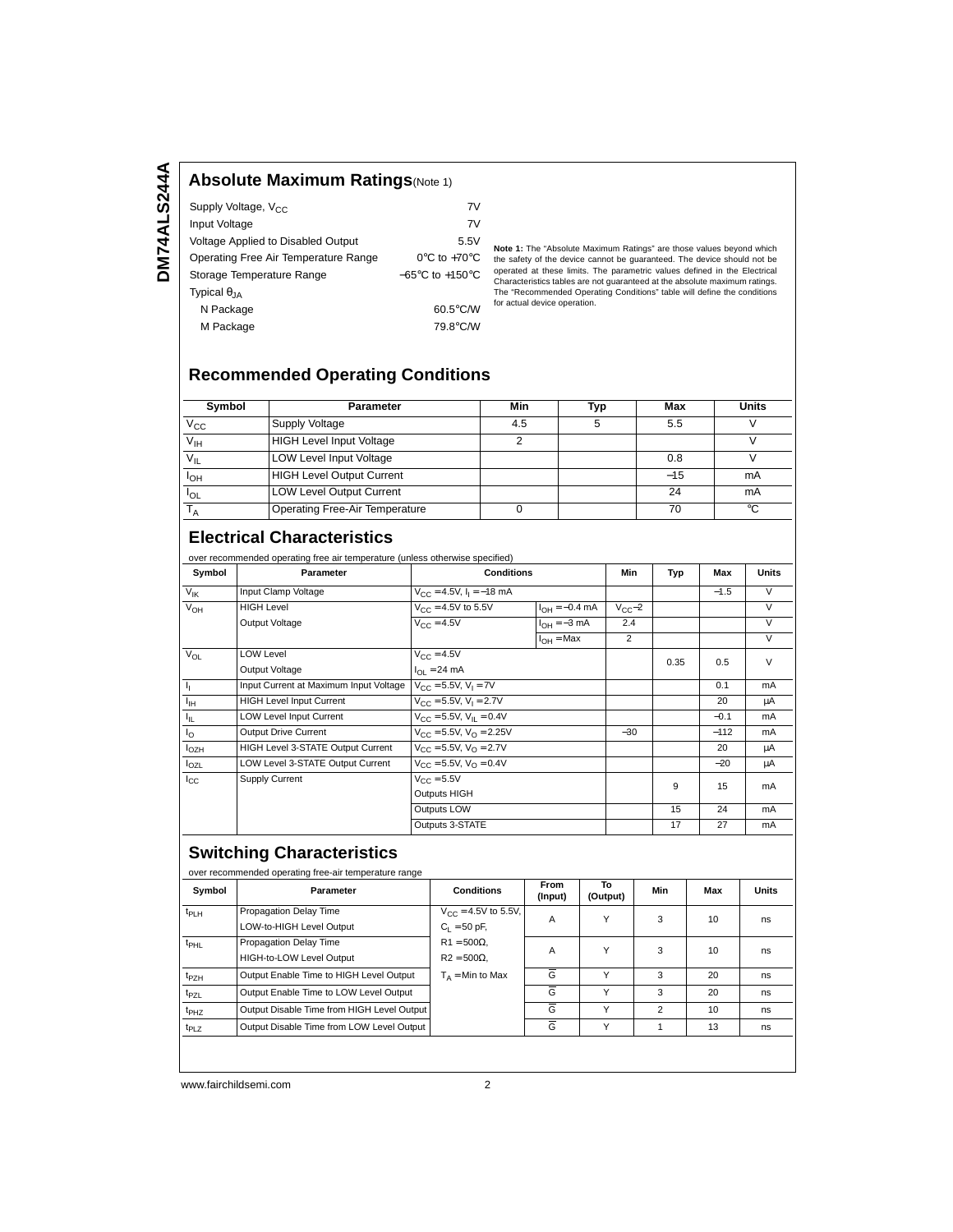

3 www.fairchildsemi.com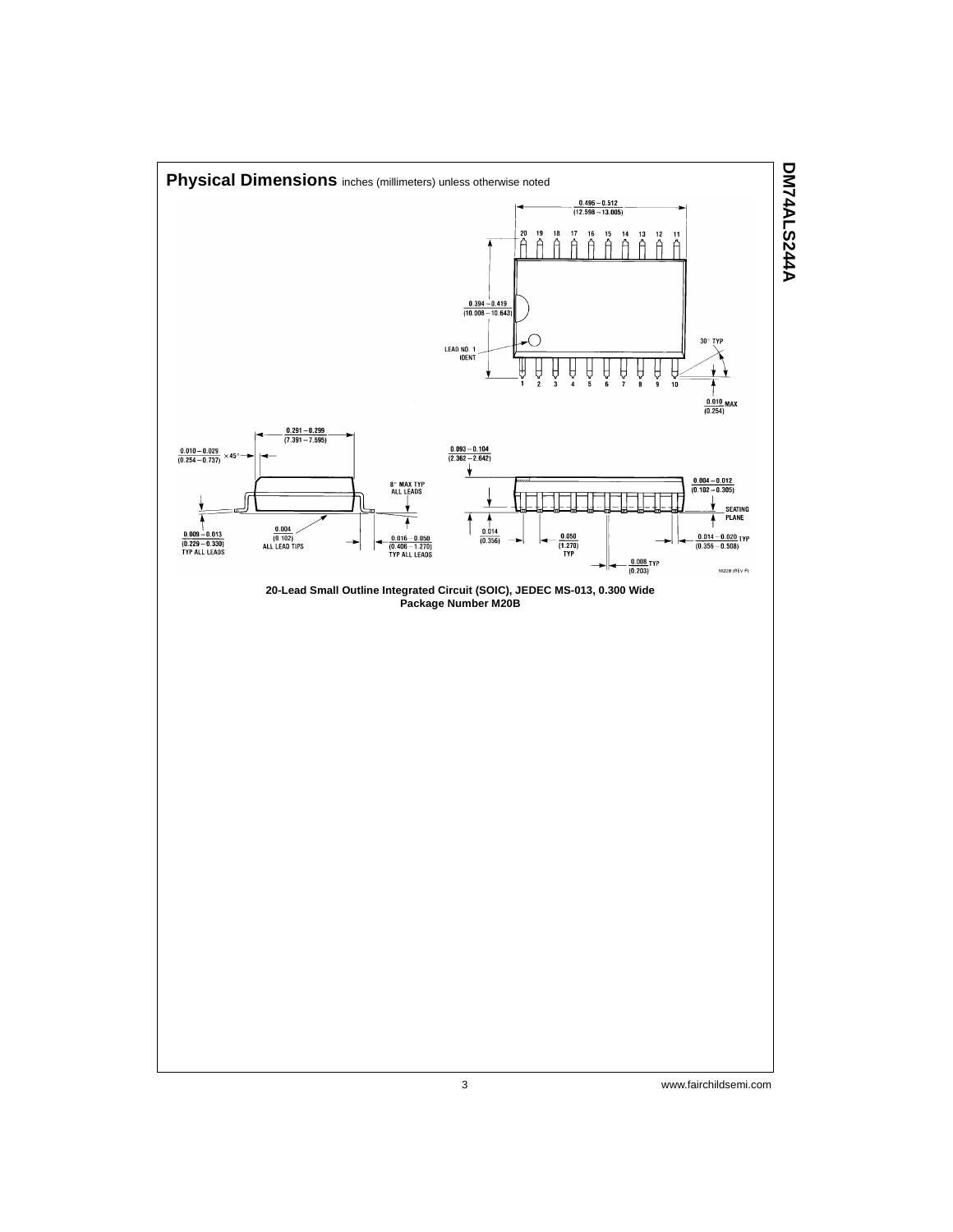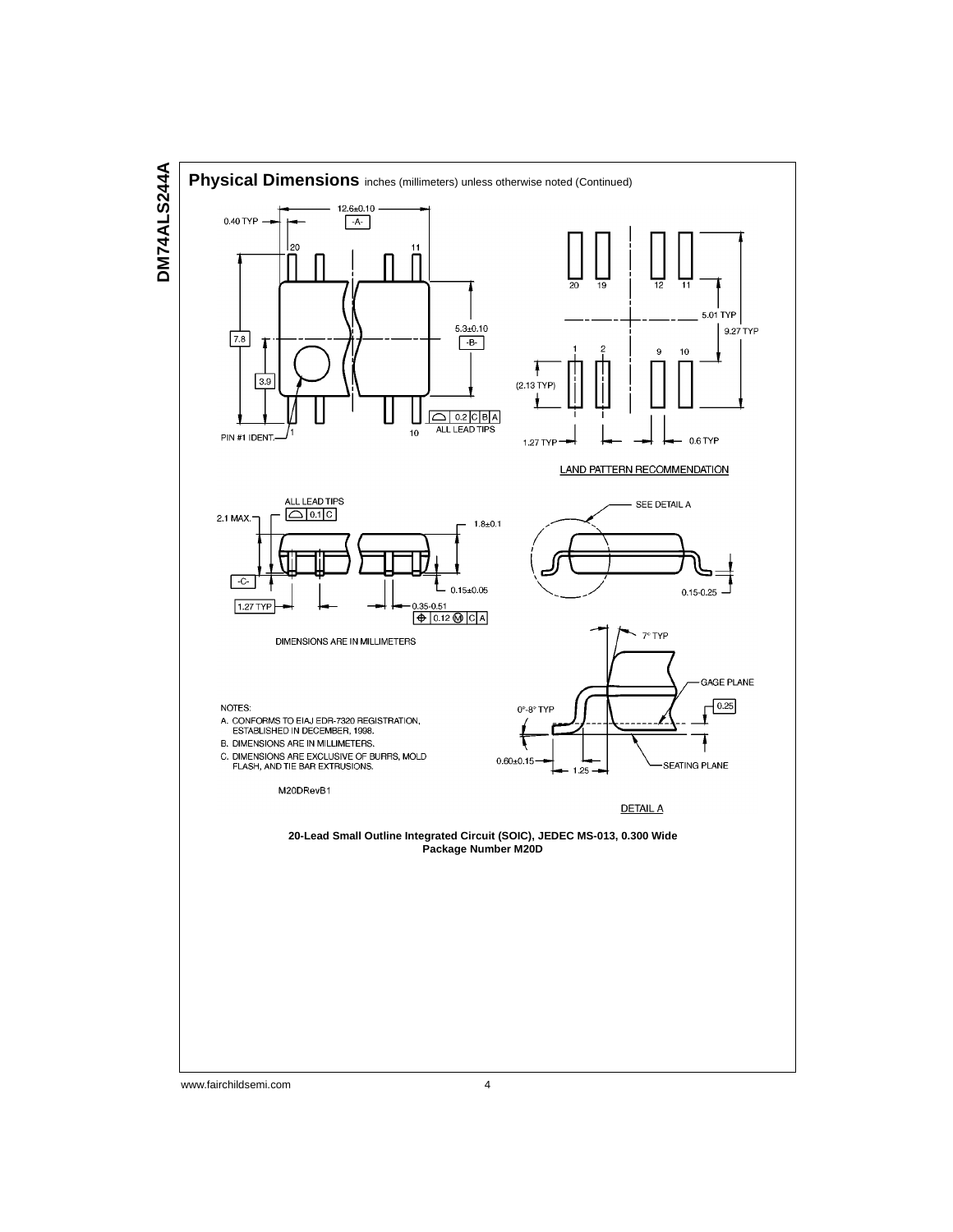